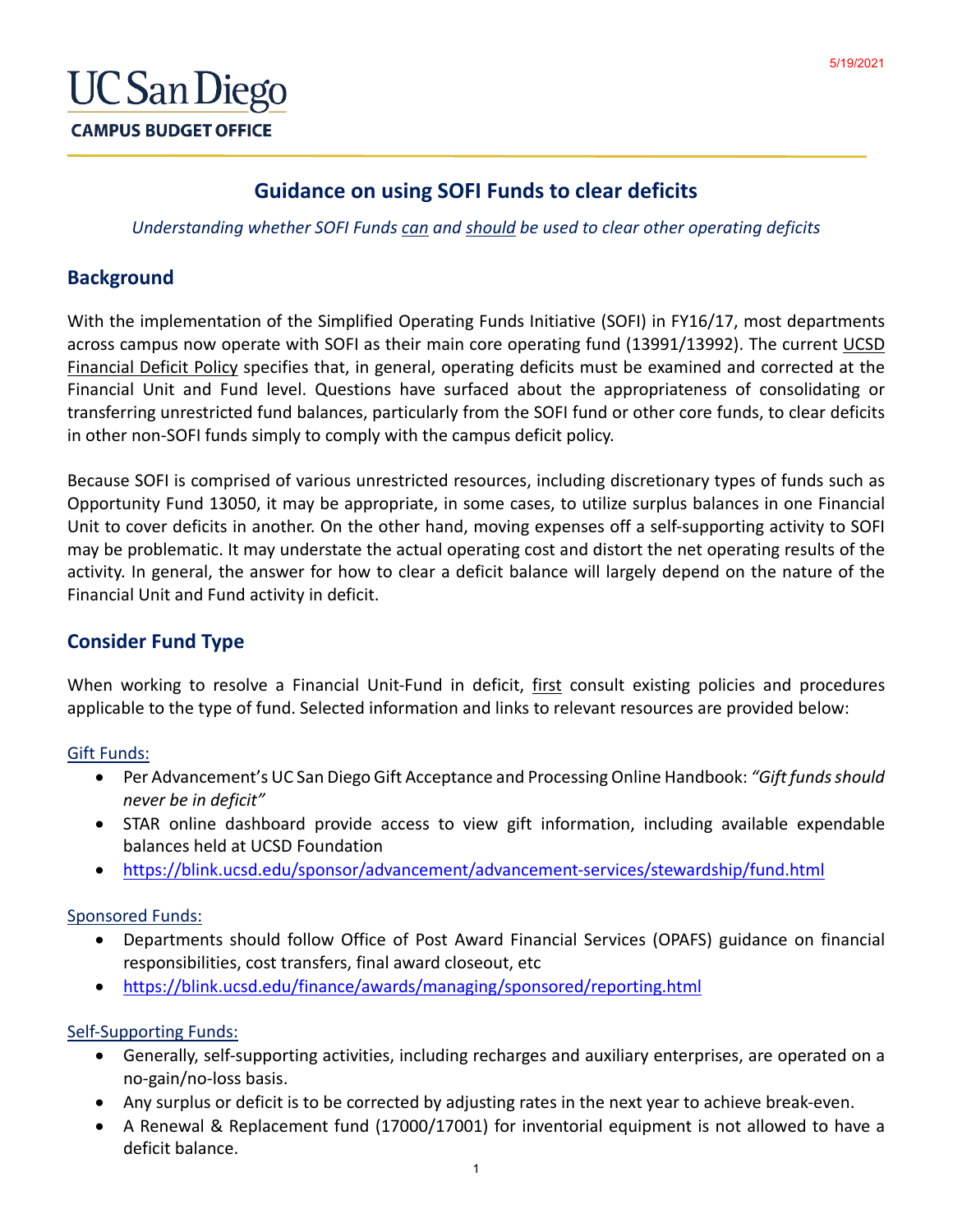- At the discretion of the activity's VC, unrestricted funds may be used to subsidize an auxiliary enterprise activity.
- [https://blink.ucsd.edu/finance/accounting/SSA/index.html#](https://blink.ucsd.edu/finance/accounting/SSA/index.html)
- <https://policy.ucop.edu/doc/3420341/BFB-BUS-72>
- Self-Supporting Graduate Professional Degree programs: UCOP policy provides guidance regarding the handling of deficits using non-disallowed funds.
- https://www.ucop.edu/operating-budget/ files/ssgpdp/ssgpdp\_policy\_7\_12\_2016.pdf

### **Other Considerations**

- Is the deficit an "accounting" deficit or "true" deficit?
	- $\circ$  An accounting deficit is when a dept/division/unit has a deficit balance in one FinUnit-Fund combination but has available surplus balance in the same Fund color in another FinUnit. A resource transfer or expense transfer can be done between the two to clear the deficit when the functional nature of the Financial Units is the same.
	- $\circ$  A true deficit is when a dept/division/unit does not have any available and unrestricted balances left in a specific Fund type to apply against a Financial Unit in deficit. Also, it is a true deficit when the nature of the activity is self-supporting; even when there are available unrestricted balances, it may not be the best course of action to proceed with realignment using unrestricted sources such as SOFI funds.
- What is the function/purpose of the SOFI allocation? Are there existing commitments on the funds?
- What type of activity does the Financial Unit-Fund in deficit represent?
	- $\circ$  If self-supporting, what type: Academic Support, Service Enterprise, Auxiliary or Other incomeproducing activity? Are you following current procedures for deficit resolution?
	- o In most cases, self-supporting activities must adjust rates rather than subsidizing from unrestricted fund sources
	- o If auxiliary enterprise, departments should consult with their VC Office to determine if approval should be sought from the appropriate Vice Chancellor to use unrestricted fund sources to clear auxiliary fund deficits.
	- o If deficit represents a timing issue *i.e. funds will be received at a later date* and activity is truly in a positive operating position, departments should work with VC Office to prepare deficit rollover request rather than transferring unrestricted balances to 'artificially' clear the deficit
- Does the Financial Unit-Fund represent an inactive activity?
	- $\circ$  Consider proceeding with closeout per applicable policies/procedures to inactivate funds, financial units or other chart elements that will no longer be used by visiting <https://blink.ucsd.edu/finance/accounting/chart/index.html>
	- $\circ$  In some cases, it might be reasonable to move unrestricted money to close out a fund if not expecting to recover any more funding *i.e. outdated service agreements*

# **Transaction Options to Clear Deficits**

#### Expense Transfer:

Transfer Salary (Direct Retro) or Non-Salary (Cost Transfers) expenses between chart strings

- Review the [Cost Transfer Guide](https://support.ucsd.edu/services?id=kb_article_view&sys_kb_id=53b92c101b487410df40ed7dee4bcbe1) on Services & Support
- Functional nature of the expenses should not change i.e. costs properly coded as Academic Support should stay coded as Academic Support (Function 430).